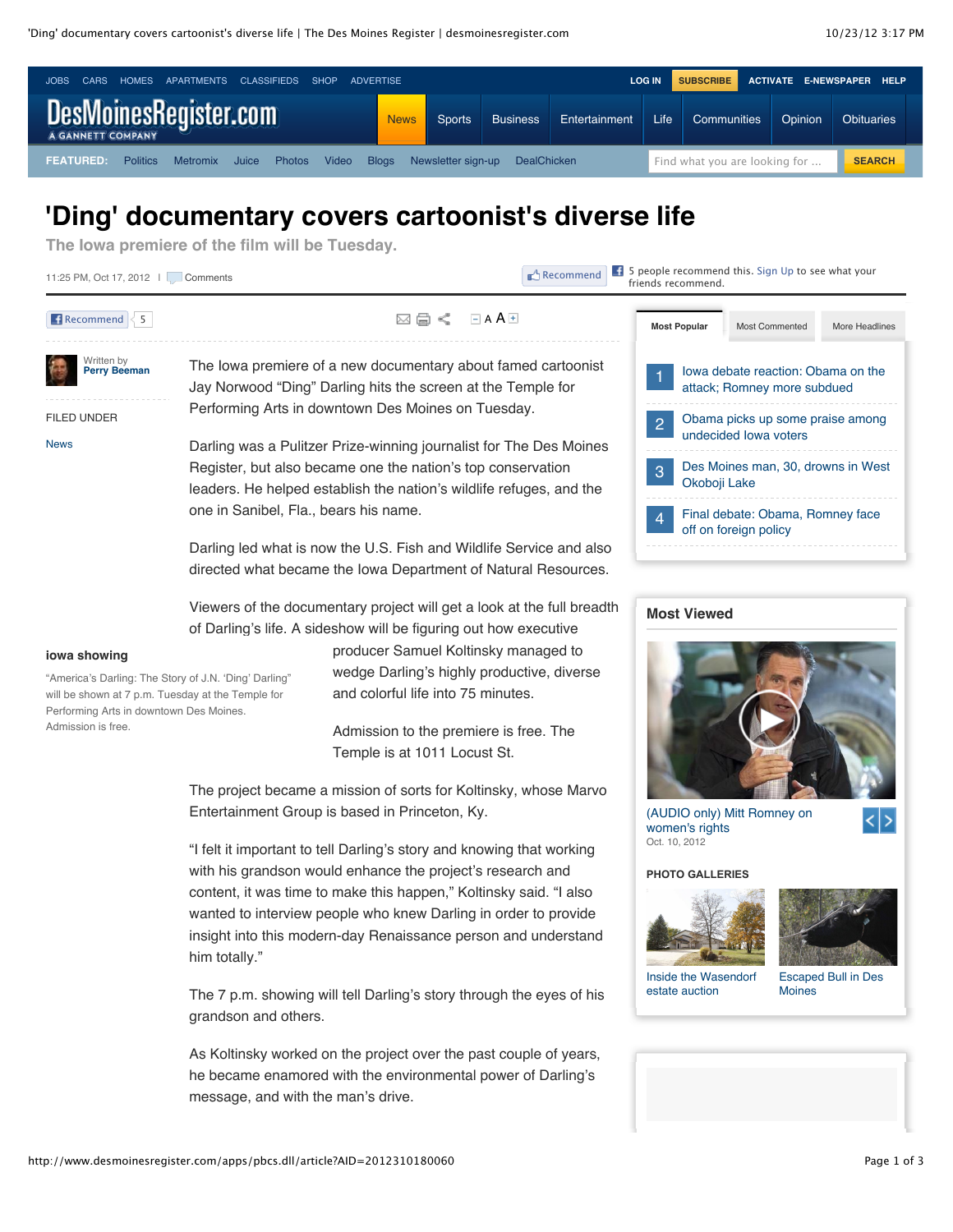Many younger viewers won't know of Darling, who died in 1962. But the documentary is important for them, too, Koltinsky said.

"America needs a great American story again," Koltinsky said in an interview.

"This is that story. It will remind us of the fiber by which we achieve as a culture, the standard by which we can operate, as well as to give us the inspiration to be the best we can be. I hope that our audiences will leave being more humble and better stewards of our world."

### **[View Comments](http://www.desmoinesregister.com/comments/article/20121018/NEWS/310180060/-Ding-documentary-covers-cartoonist-s-diverse-life)** | **[Share your thoughts »](http://www.desmoinesregister.com/comments/article/20121018/NEWS/310180060/-Ding-documentary-covers-cartoonist-s-diverse-life)**

#### **TOP VIDEO PICKS** [selected by Taboola](http://services.taboolasyndication.com/publisher/gannett-desmoinesregister/rbox?item-id=/article/20121018/news/310180060/-ding-documentary-covers-cartoonist-s-diverse-life)



(AUDIO only) Mitt [Romney on women's ri…](http://www.desmoinesregister.com/videonetwork/1891936152001?odyssey=mod%7Ctvideo%7Carticle) Oct 10, 2012



[Sneak peek: Wasendorf](http://www.desmoinesregister.com/videonetwork/1910481520001?odyssey=mod%7Ctvideo%7Carticle) estate Oct 18, 2012



Forward and Away we Go [- Bruce Springsteen at I…](http://www.desmoinesregister.com/videonetwork/1911073682001?odyssey=mod%7Ctvideo%7Carticle) Oct 18, 2012

#### **ARCHIVES PROMOTIONS [CUSTOMER SERVICE](http://www.desmoinesregister.com/section/carriers)AAGBRAN [Place an ad](http://www.desmoinesregister.com/ezclassifieds) [Subscribe Today!](http://www.desmoinesregister.com/subscribe)** [View the last 30 days](http://www.desmoinesregister.com/section/archive) [Submit a milestone](http://www.desmoinesregister.com/milestones) [Sign up for EZPay](http://www.desmoinesregister.com/ezpay) **[Yesterday,](http://www.desmoinesregister.com/section/archive&archivedate=20121022)** Oct. 22 Keeping Our Kids<br>WAYW **[Sunday,](http://www.desmoinesregister.com/section/archive&archivedate=20121021)** Oct. 21 [View milestones](http://www.legacy.com/desmoinesregister/celebrations.asp) [Manage Account](http://www.desmoinesregister.com/myaccount) **[Saturday,](http://www.desmoinesregister.com/section/archive&archivedate=20121020)** Oct. 20 **[Friday,](http://www.desmoinesregister.com/section/archive&archivedate=20121019)** Oct. 19 **Earn** extra [Work for us](http://www.desmoinesregister.com/jobs/careers/index.html) [Delivery problem](http://www.desmoinesregister.com/myaccount) income **[Thursday,](http://www.desmoinesregister.com/section/archive&archivedate=20121018)** Oct. 18 [Feedback/news tips](http://www.desmoinesregister.com/apps/pbcs.dll/article?AID=/99999999/HELP/40517017) [Pay your bill](http://www.desmoinesregister.com/myaccount) **[Wednesday,](http://www.desmoinesregister.com/section/archive&archivedate=20121017)** Oct. 17 **[Tuesday,](http://www.desmoinesregister.com/section/archive&archivedate=20121016)** Oct. 16 [Newspapers in Education](http://www.desmoinesregister.com/nie) See our [paid archives](http://pqasb.pqarchiver.com/desmoinesregister/advancedsearch.html) for news older than a week.